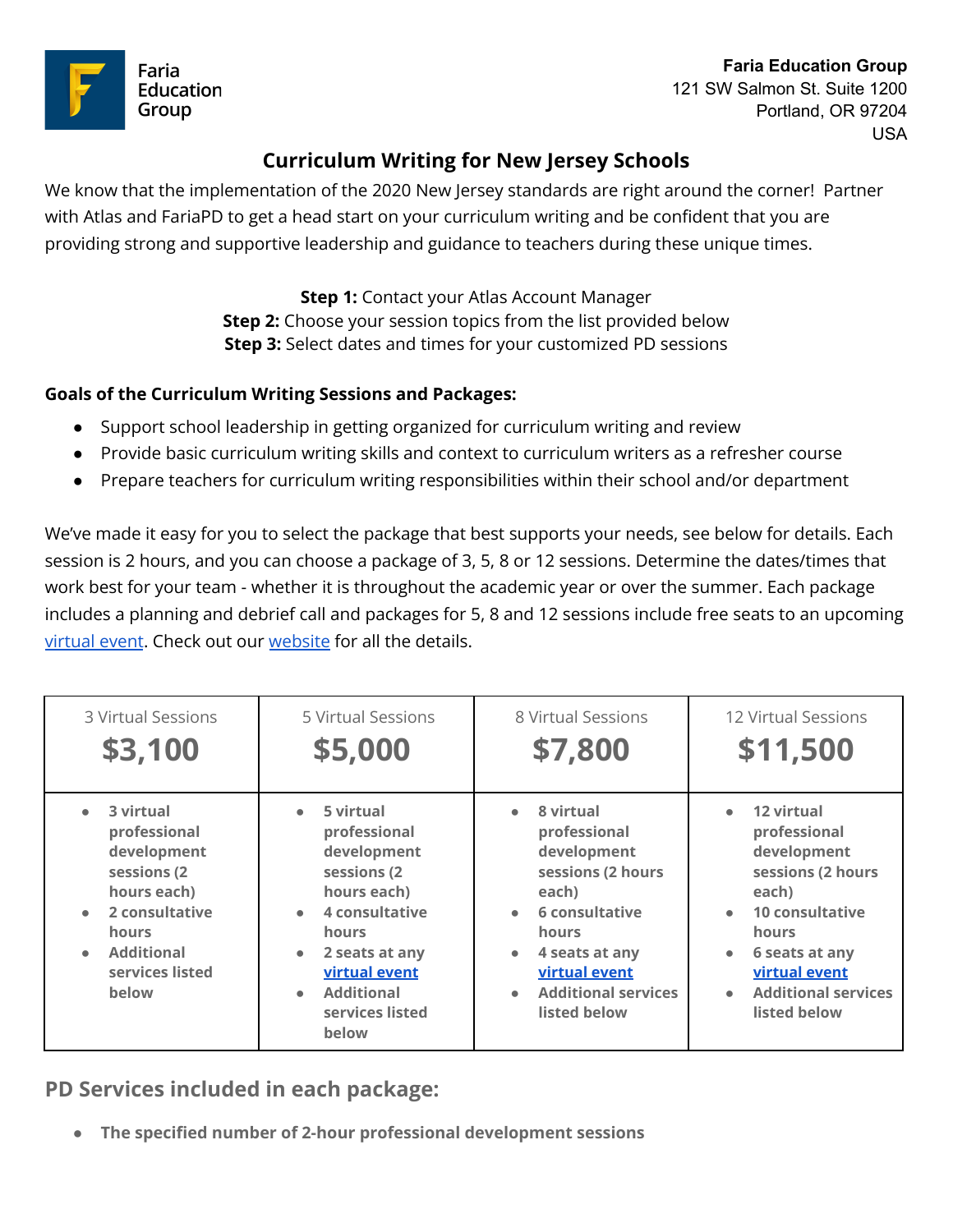

121 SW Salmon St. Suite 1200 Portland, OR 97204 USA

- **● Use the consultative hours to connect one-on-one with a PD facilitator to ideate, or discuss other curriculum specific needs**
- **● One facilitator with a maximum of 40 participants per session**

# Package Options:

### **3 Session Packages:**

#### **Target Audience: Leadership**

Best suited for a small group leadership team and/or curriculum leaders who are novice Atlas users or a new team who want a refresher on the basics of Atlas

- Leadership Planning
- Curriculum Basics for Teachers in Atlas
- Atlas Refresher for Administrators and Leaders

#### **Target Audience: English Language Development Teachers**

Focused on supporting curriculum writers tasked at improving the instruction for EL students

- Standards & Learning Goals for Language Development
- Create Assessments for Multilingual Learners
- Planning for Differentiation

### **5 Session Packages:**

#### **Target Audience: Supervisors and/or curriculum leaders**

Focused on experienced curriculum writers needing support for curriculum review

- NJSLS Standards Review of 1-2 courses
- Overview of a 5 Step Curriculum Review Cycle
- Using Reports in Atlas to Review Curriculum
- Course Review
- The Lesson Portal: Create Lessons Aligned to Unit Plans

#### **Target Audience: New curriculum writers**

Customized for new curriculum writers who need support to build their capacity

- Foundations of Unit Planning: Unitizing Standards within a Course
- Overview of a Backward Design Framework
- Unpack Standards: Content and Skills
- Develop Enduring Understandings and Essential Questions
- Assess Learning: Formative and Summative Assessments

## **8 Session Package:**

#### **Target Audience: Curriculum writers**

Best suited for a group of writers with varying needs, the 8 session package allows leaders to be strategic in the professional learning they offer their new and experienced curriculum writers

- Foundations of Unit Planning: Unitizing Standards within a Course
- Standards & Learning Goals for Language Development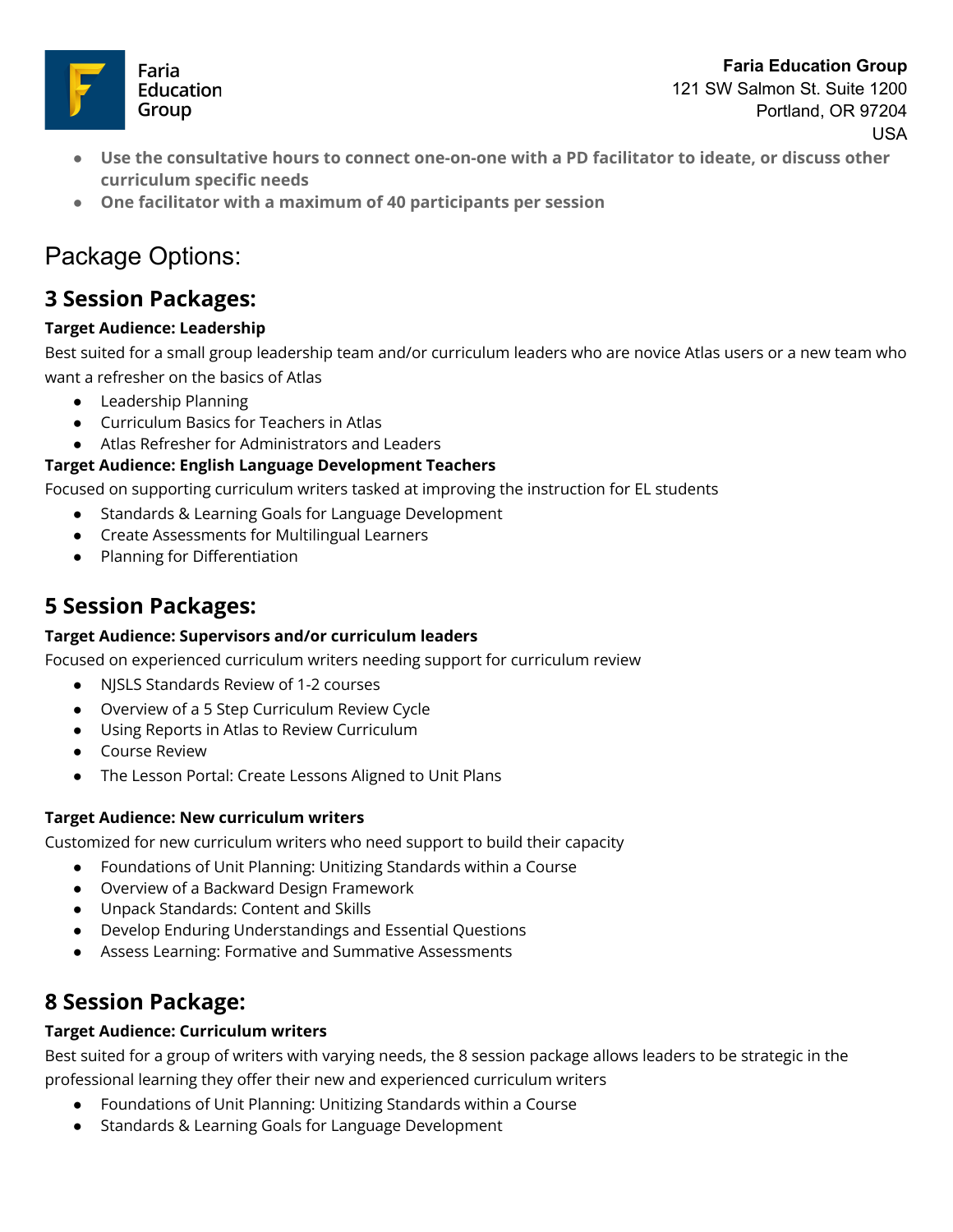

**Faria Education Group** 121 SW Salmon St. Suite 1200 Portland, OR 97204 USA

- Overview of a Backward Design Framework
- Unpack Standards: Content and Skills
- Develop Enduring Understandings and Essential Questions
- Assess Learning: Formative and Summative Assessments
- Quality Unit Review
- Using Reports in Atlas to Review Curriculum

Want to tailor your package yourself? Great, please see our full list of sessions here!

## **Leadership Sessions**

| <b>Leadership Planning</b>                                                                                                             | Review updated standards for August 2022 implementation<br>$\bullet$<br>As a team, review the current curriculum and outline goals for your<br>$\bullet$<br>ongoing curriculum work, including timeline and needed PD support |
|----------------------------------------------------------------------------------------------------------------------------------------|-------------------------------------------------------------------------------------------------------------------------------------------------------------------------------------------------------------------------------|
| <b>Template and Dashboard</b><br><b>Development</b>                                                                                    | Review and update your unit template to meet your current needs and<br>$\bullet$<br>reflect QSAC requirements<br>Walk through how to set up your dashboard for easy access to reports<br>$\bullet$<br>for QSAC                |
| <b>Curriculum Basics for Teachers in</b><br><b>Atlas</b>                                                                               | Review the process and purpose of curriculum mapping<br>$\bullet$<br>Explore the key features and navigation tools in Atlas<br>$\bullet$                                                                                      |
| <b>Navigation Training technical</b><br>training included in Premium<br>Support                                                        |                                                                                                                                                                                                                               |
| <b>Atlas Refresher for Administrators</b><br>and Leaders<br>System Admin Training technical<br>training included in Premium<br>Support | Walkthrough the key features of Atlas specific to your role<br>$\bullet$<br>Explore various courses in Atlas<br>$\bullet$<br>Preview reports to support QSAC review and curricular conversations<br>at individual schools     |

## **Curriculum Writing:**

| <b>Foundations of Unit Planning:</b><br><b>Unitizing Standards within a Course</b> | Briefly review the purpose of curriculum mapping and unit planning<br>Review steps in building new units<br>$\bullet$<br>Explore strategies to unitize learning targets within a course |  |
|------------------------------------------------------------------------------------|-----------------------------------------------------------------------------------------------------------------------------------------------------------------------------------------|--|
| <b>NJSLS Standards Review of 1-2</b><br>courses                                    | Briefly overview the updates and changes to NJSLS in 1-2 courses<br>Walk through how standards are organized and how to read and use<br>standards to plan instruction                   |  |
| <b>Overview of a Backward Design</b><br><b>Framework</b>                           | Review the key components of a backward design framework<br>$\bullet$                                                                                                                   |  |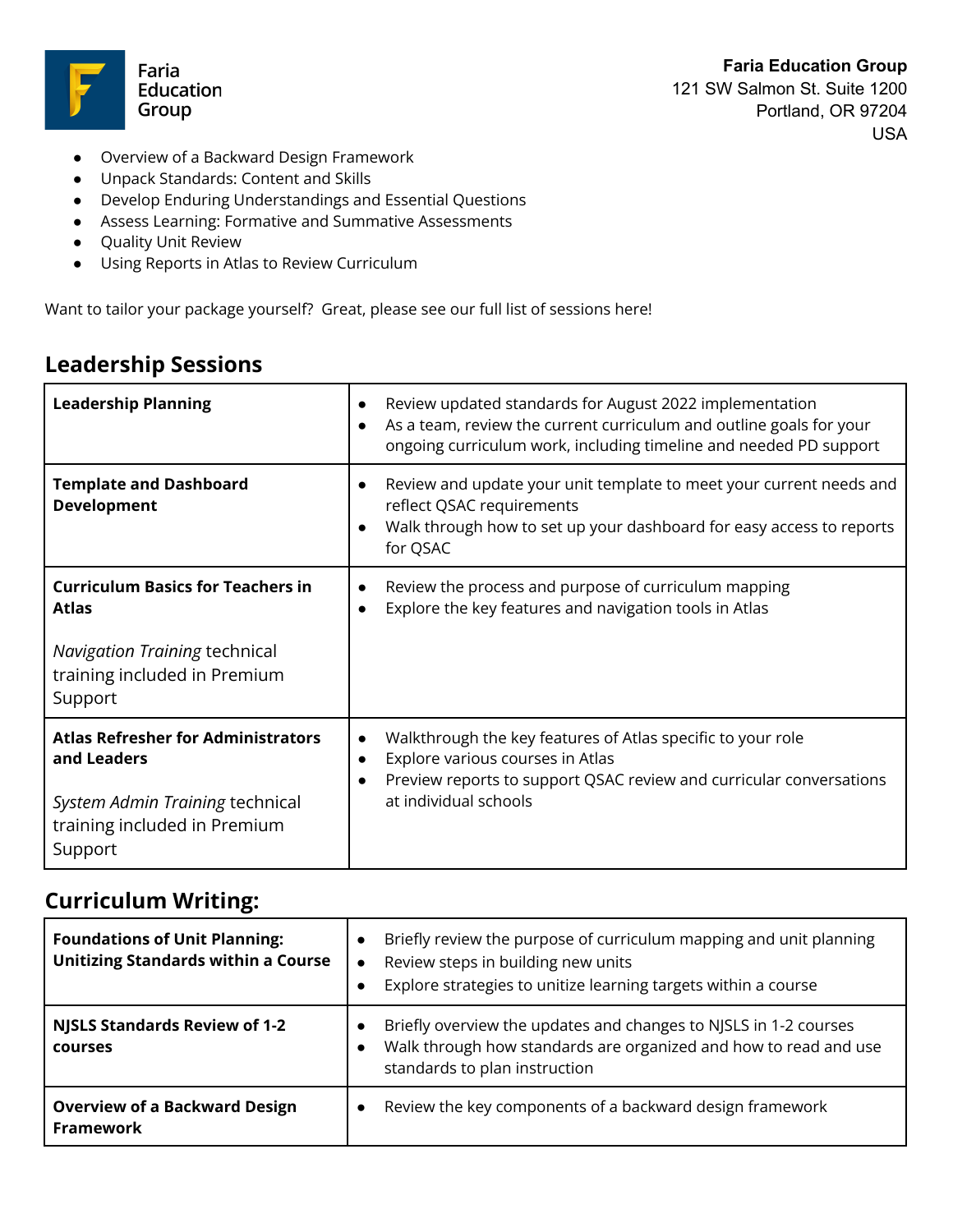Faria<br>Education<br>Group

USA

|                                                                                                                    | Discuss each stage of your unit plan and explore the process of<br>$\bullet$<br>backwards planning                                                                                                                                                |
|--------------------------------------------------------------------------------------------------------------------|---------------------------------------------------------------------------------------------------------------------------------------------------------------------------------------------------------------------------------------------------|
| <b>Unpack Standards: Content and</b><br><b>Skills</b>                                                              | Walkthrough strategies for unpacking standards into clear learning<br>$\bullet$<br>goals<br>Identify what students should know and be able to do by the end of<br>$\bullet$<br>the unit                                                           |
| <b>Develop Enduring Understandings</b><br>and Essential Questions                                                  | Identify the overarching purpose and focus of a unit<br>$\bullet$<br>Develop enduring understandings and essential questions that guide<br>$\bullet$<br>student learning                                                                          |
| <b>Assess Learning: Formative and</b><br><b>Summative Assessments</b>                                              | Differentiate between characteristics of formative and summative<br>$\bullet$<br>assessments and how they inform instruction<br>Learn how to develop, add, and track assessments in Atlas<br>$\bullet$                                            |
| <b>Assess Learning: Develop Quality</b><br><b>Summative Assessments</b>                                            | Explore ways to meaningfully assess understanding of unit goals<br>$\bullet$<br>Review elements of quality assessments, including sample rubrics and<br>$\bullet$<br>success criteria                                                             |
| <b>The Lesson Portal: Create Lessons</b><br><b>Aligned to Unit Plans</b>                                           | Discuss how lesson planning connects to the bigger picture of unit<br>$\bullet$<br>planning and overall curriculum development<br>Explore how to develop lessons aligned to the unit plan<br>$\bullet$<br>Walkthrough the lesson planner in Atlas |
| <b>Using Reports in Atlas to Review</b><br>Curriculum<br>Reports technical training included in<br>Premium Support | Learn how to utilize reports in Atlas to support your role in curriculum<br>$\bullet$<br>work<br>Walk away with several reports saved for future use<br>$\bullet$                                                                                 |

## **Curriculum Review**

| <b>Overview of a 5 Step Curriculum</b><br><b>Review Cycle</b> | Explore and discuss the 5 steps of a review cycle with examples<br>$\bullet$<br>Consider additional needs to ensure the ongoing use of the curriculum<br>review cycles to update and strengthen the written curriculum |
|---------------------------------------------------------------|------------------------------------------------------------------------------------------------------------------------------------------------------------------------------------------------------------------------|
| <b>Course Review</b>                                          | A guided review of one course for elements of quality, including<br>completeness and alignment to standards                                                                                                            |
| <b>Quality Unit Review</b>                                    | Discuss the elements of a high quality unit plan<br>Review unit(s) using a sample rubric and/or Atlas reports                                                                                                          |